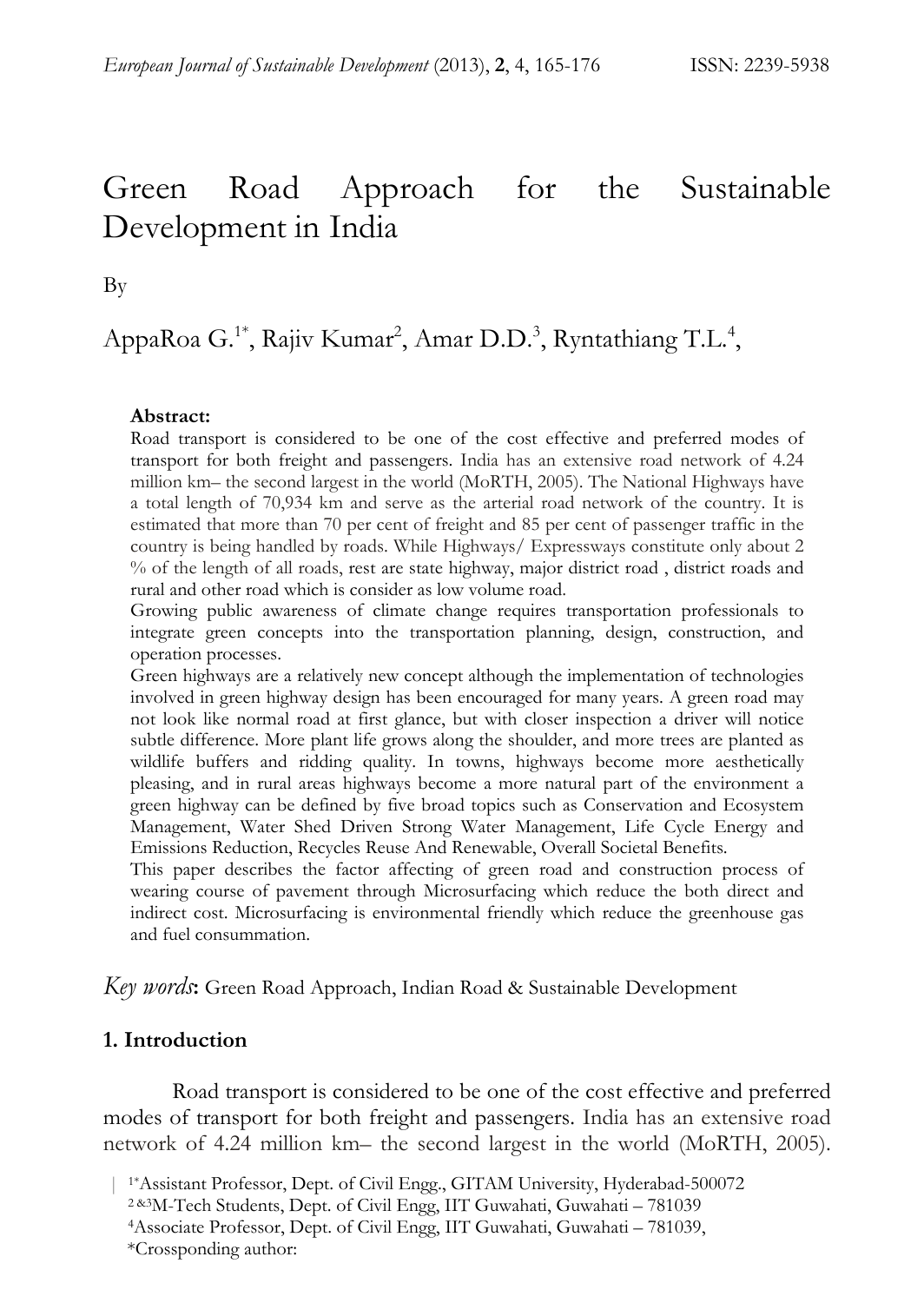The National Highways have a total length of 70,934 km and serve as the arterial road network of the country. It is estimated that more than 70 per cent of freight and 85 per cent of passenger traffic in the country is being handled by roads. While Highways/ Expressways constitute only about 2per cent of the length of all roads, rest are state highway, major district road, district roads and rural and other road which is consider as low volume road.

Growing public awareness of climate change requires transportation professionals to integrategreen concepts into the transportation planning, design, construction, and operation processes.

Green highways are a relatively new concept although the implementation of technologies involved in green highway design has been encouraged for many years. More plant life grows along the shoulder, and more trees are planted as wildlife buffers and ridding quality. In towns, highways become more aesthetically pleasing, and in rural area highways become a more natural part of the environment a such as Conservation and Ecosystem Management, Water Shed Driven Strong Water Management, Life Cycle Energy and Emission Reduction,

Recycle Reuse and renewable, Overall Societal Benefits.

Conservation of non-renewable resources and energy, together with reduced environmental pollution and working conditions are global issues that are becoming increasingly important to civil engineers. As a result, authorities in various countries are creating legislation and authorities to reduce energy consumption by using cold mix construction and recycling of pavement (Greenroads, 2009). These incentives are bound to shape to development of new processes in the road construction especially in the section where the highest consumption occurs, i.e. in the hot mixes asphalt production. As we know that for hot mix production involves the use of fossil fuel both as a raw material and energy source, hot mix plants vary according to their age and efficiency, on average it takes about 10 cubic meters of the natural gas has about 0.525kg of carbon (Grade 9 science), one tonne of HMA will produce about 5.25 kg of carbon. Using cold mix and cold mix recycling we can stop this carbon emission. According to Dorchies (2008), for the production of aggregate includes the

quarrying, hauling, crushing and screening, the GHG emission range is 2.5to10 kgCO<sub>2</sub>/t and for asphalt it is 221kg CO<sub>2</sub>/t.

In this paper, the focus is on cold mix technology (micro-surfacing) produced in field at temperature greater than 10℃, environmental impact, and advantages of cold mix recycling.

Micro surfacing has been used in Germany, Spain, and France since 1976 and was introduced to the United States in 1980. Micro-surfacing has been introduced in India since 1999-2000, though the technology has been in use the world over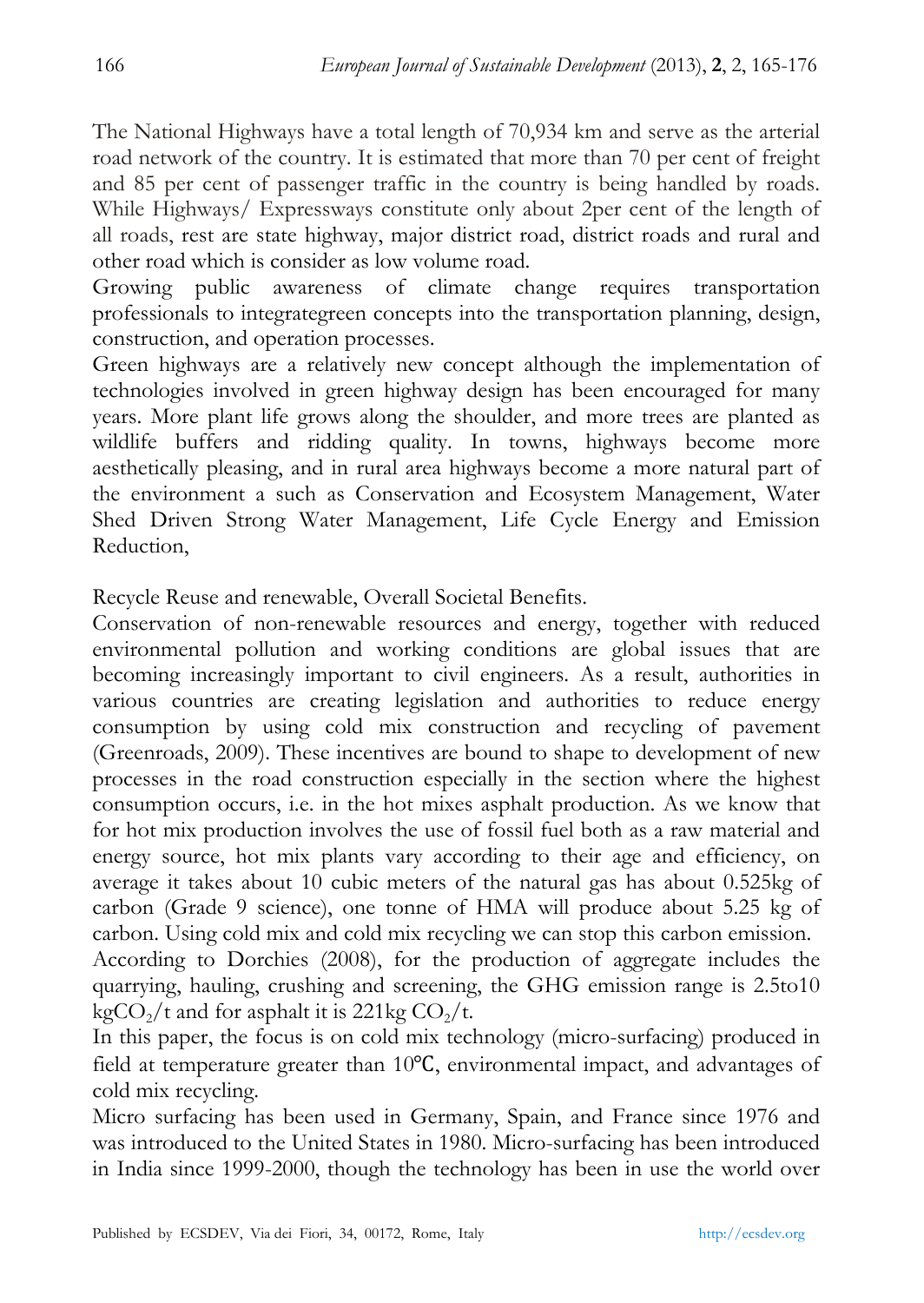for a very long time as a routine form of maintenance in preference to conventional overlays of hot mix. This has been introduced in India under the brand name of Macro-seal, by Yala construction and Elsamex SA, Spain (Vice president, Yala construction, 29 November 2010). A study was initiated for use of bitumen emulsion to maintain Delhi roads by the state government as a suitable alternative method for maintenance of roads in light of ban on hot mix plants imposed by the Supreme Court. The study was conducted approximately ten year back, by Elsamex S.A, Spain with the active involvement of Central Road Research Institute (CRRI) Delhi. In the study report, the specifications for the use of cold emulsion for maintaining various types of roads were standardized with latest state of the art technology. The study report was utilized by Delhi public works department New Delhi municipal council and ministry of road transport and highways (MoRTH, 2005). Subsequently the technology was given a go ahead for maintaining the roads of Delhi. It has also been included the MoRTH specification in clause 516 as slurry seal. IRC subsequently brought out IRC: 81-2008 'tentative specification for Microsurfacing'. NHAI has also issued a circular recommending Microsurfacing for renewal of wearing course for maintenance of national highways. Now Microsurfacing is used in many state of India for low volume road, highway and expressway maintenance.

Cold in-place recycling is an eco-friendly paving process for any road structure in irreparable condition. Recycling and reusing the existing pavement layer does away with the need for-and therefore the costs of purchasing and transporting fresh aggregate. During cold in-place recycling, two to five inches of the current road surface are pulverized to a specific aggregate size; mixed with a rejuvenating asphalt emulsion; and then reused, then and there. Overall labor costs are reduced. Because no heat is applied to the asphalt, cold in-place recycling reduces the noxious fumes and pollution associated with many other processes-what is safe for the environment is also safer for the road construction workers.

#### **2. Material and Methods Micro-surfacing**

Micro-surfacing is a mixture of polymer modified asphalt emulsion, mineral aggregate, mineral filler, water, and other additives, properly proportioned, mixed and spread on a paved surface in variable thick cross-section which resists compaction (ISSA, 2005).

### **2.1 Materials**

The Microsurfacing shall consist of a mixture of an approved emulsified asphalt, mineral aggregate, water and specified additives which are describe below: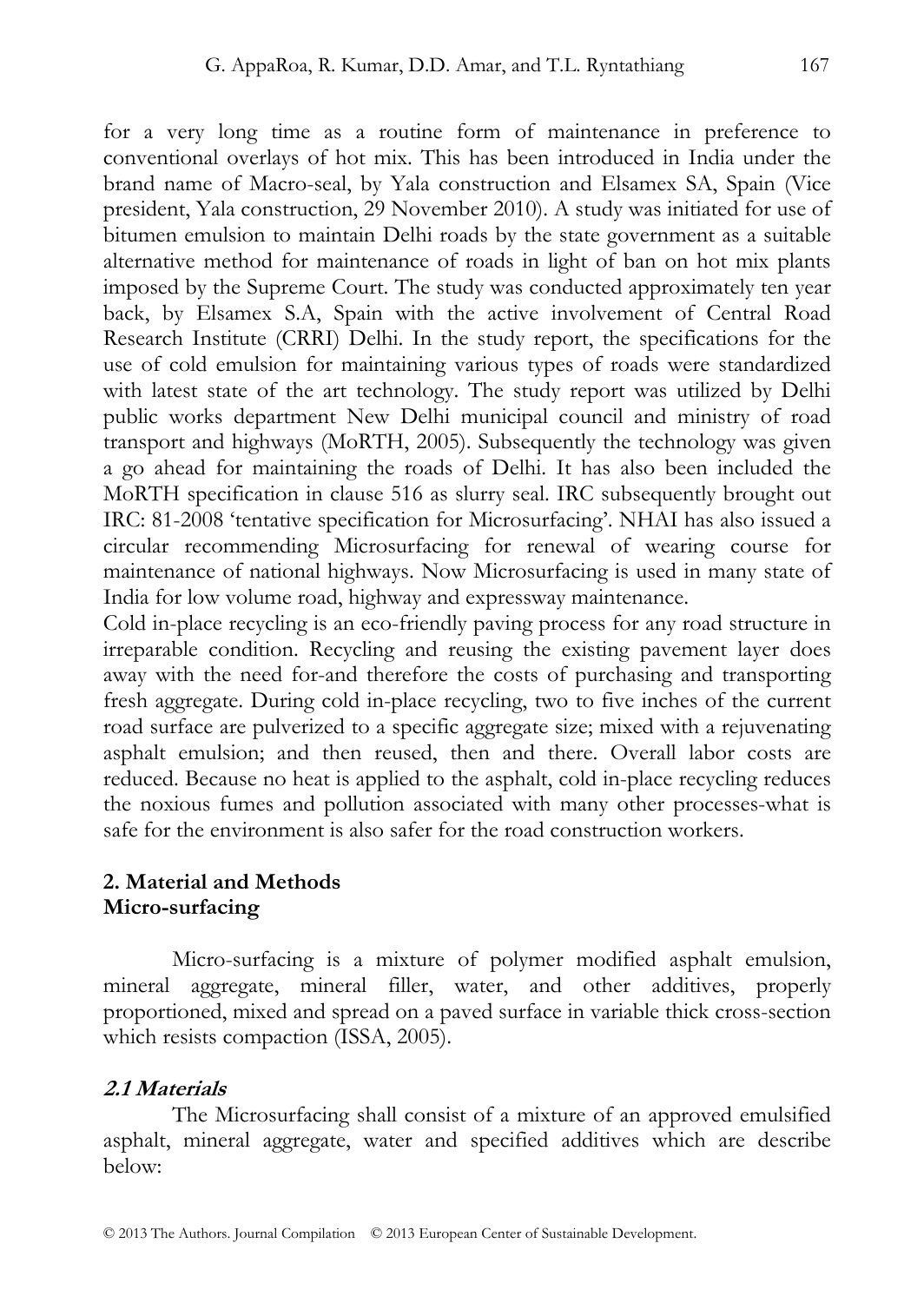## **2.1.1 Emulsified Asphalt**

An emulsion is a thermodynamically unstable system consisting of at least two immiscible liquid phases one of which is dispersed as globules in the other globules in the other liquid phase stabilized by a third substance called emulsifying agent. In general, microsurfacingsuppliers supply the emulsion to the contractor along with a mix design. Typically the polymer is co-milled with the asphalt cement and emulsifier;

this is called CSS-1H emulsion. Different polymers or a combination of polymer can be added to the emulsion and these tend to be proprietary. Each polymer has its own unique properties that will enhance the performance characteristics of the emulsion. These performance characteristics could be stiffness of the emulsion at high temperatures, resistance to flushing, and elasticity of the emulsion at low temperatures. The amount and type of the emulsifier will affect the setting characteristics and compatibility of the emulsion.

The emulsified asphalt shall be a quick-set polymer modified cationic type CSS-1H emulsion and shall conform to the requirements specified in AASHTO M208 and ASTM 2397. It shall pass applicable storage and settlement tests. The polymer material shall be milled into the emulsion or blended into the asphalt cement prior to the emulsification process. The cement mixing test shall be waived for this emulsion. The residue of the emulsion shall have a minimum ring and ball softening point of 60°C.

According to MoRTH, 2005 the emulsified bitumen shall be a Cationic rapid setting type as approved by the Engineer, conforming to the requirements as per IS: 8887. Where special mobile mixing machines are available, Class A4\* rapid setting or K3\* road emulsions to BS 434: Part 1 should be used to obtain very early resistance to traffic and rain. Generally, emulsion for Microsurfacing should be capable of producing slurry that will develop early resistance to traffic and rain and is sufficiently stable to permit mixing with the specified aggregate, without breaking during the mixing and laying processes.

### **2.1.2 Aggregate**

The mineral aggregate used shall be the type specified for the particular application requirements of the slurry seal. The aggregate shall be crushed stone such as granite, slag, limestone, chat, or other high-quality aggregate, or combination thereof. To assure the material is 100 percent crushed, the parent aggregate will be larger than the largest stone in the gradation to be used. The smooth textured crusher fines shall have less than 1.25% water absorption. The aggregate shall be gray in color and clean and free from organic matter, other deleterious substances and clay balls. Oversized granular material and/or presence of clay balls will require the project to be stopped and shall meet the following requirements: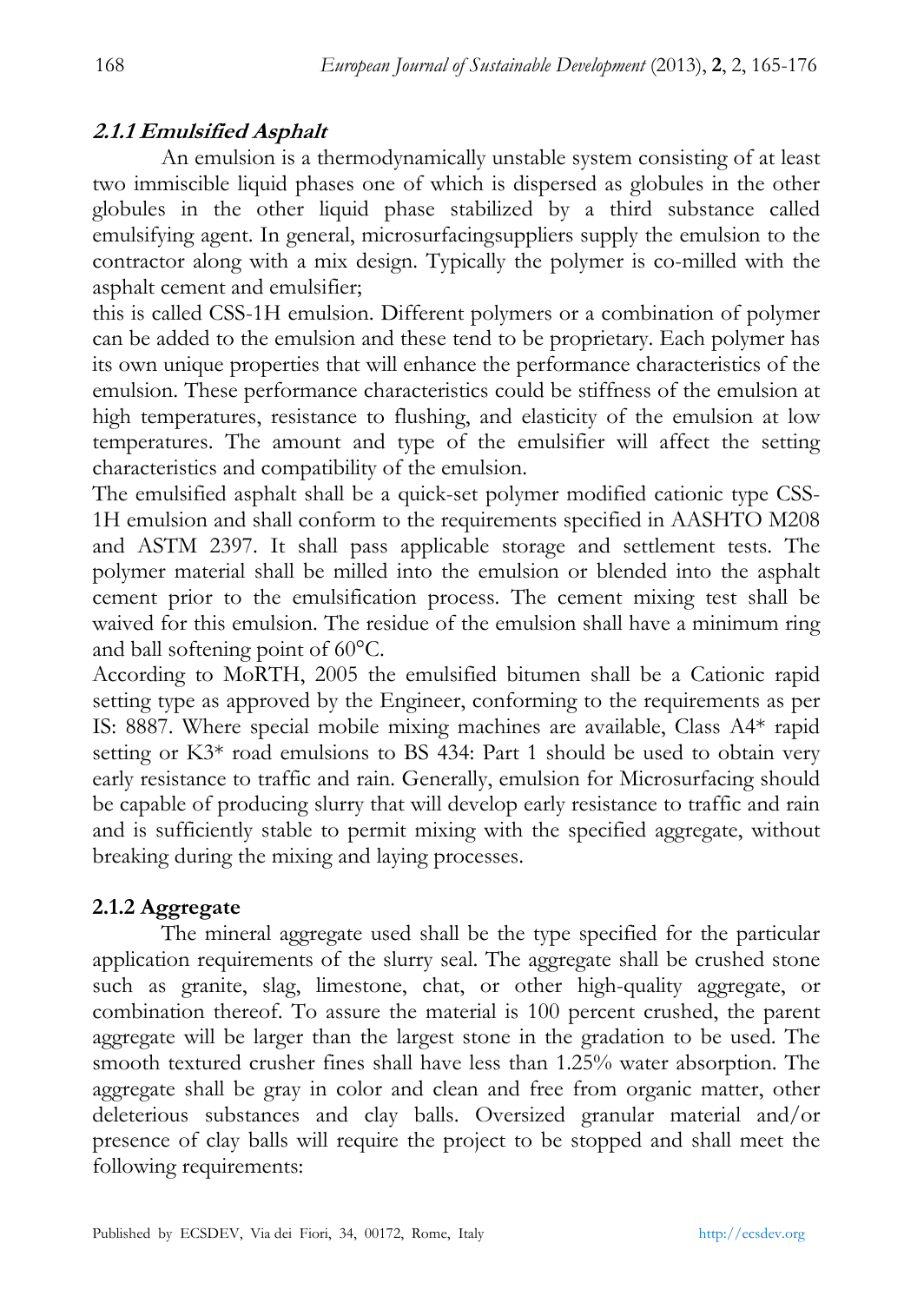**Quality Tests:** The aggregate should meet agency specified polishing values and these minimum requirements which is give in Table 2.1.

| <b>TEST</b>                                                                                                         | <b>TEST METHOD</b> |             | <b>SPECIFICATION</b>                                          |
|---------------------------------------------------------------------------------------------------------------------|--------------------|-------------|---------------------------------------------------------------|
|                                                                                                                     | <b>AASHTO</b>      | <b>ASTM</b> |                                                               |
| Sand Equivalent Value of Soils<br>and Fine Aggregate                                                                | T 176              | D 2419      | 45 Minimum                                                    |
| Soundness of Aggregates by Use<br>of Sodium Sulfate of Magnesium<br>Sulfate                                         | T 104              | C88         | $15\%$<br>Maximum<br>w/NA2SO4<br>Maximum<br>$25\%$<br>w/MgSO4 |
| Resistance to Degradation of<br>Small Size Coarse Aggregate by<br>Abrasion and Impact in the Los<br>Angeles Machine | T 96               | C 131       | 35% Maximum                                                   |

**Table 2.1:** Aggregate Quality Test

The abrasion test is run on the parent aggregate

### **Gradation**

The mix design aggregate gradation shall be within one of the following bands (or one recognized by the local paving authority) which is describing below:

Type I. This aggregate gradation is used to fill surface voids, address moderate surface distresses, and provide protection from the elements. The fineness of this mixture provides the ability for some crack penetration.

Type II. This aggregate gradation is used to fill surface voids, address more severe surface distresses, seal, and provide a durable wearing surface.

Type III. This aggregate gradation provides maximum skid resistance and an improved wearing surface. This type of micro surfacing surface is appropriate for heavily traveled pavements, rut filling, or for placement on highly textured surfaces requiring larger size aggregate to fill voids.

According to MoRTH the aggregate shall be crushed rock, or slag and may be blended, if required, with clean, sharp, naturally occurring sand free from silt pieces and organic and other deleterious substances to produce a grading as given in Table 500-33. The aggregates shall meet the requirements of the film stripping test (IS: 6241), and a suitable amount and type of anti-stripping agent added, as may be needed.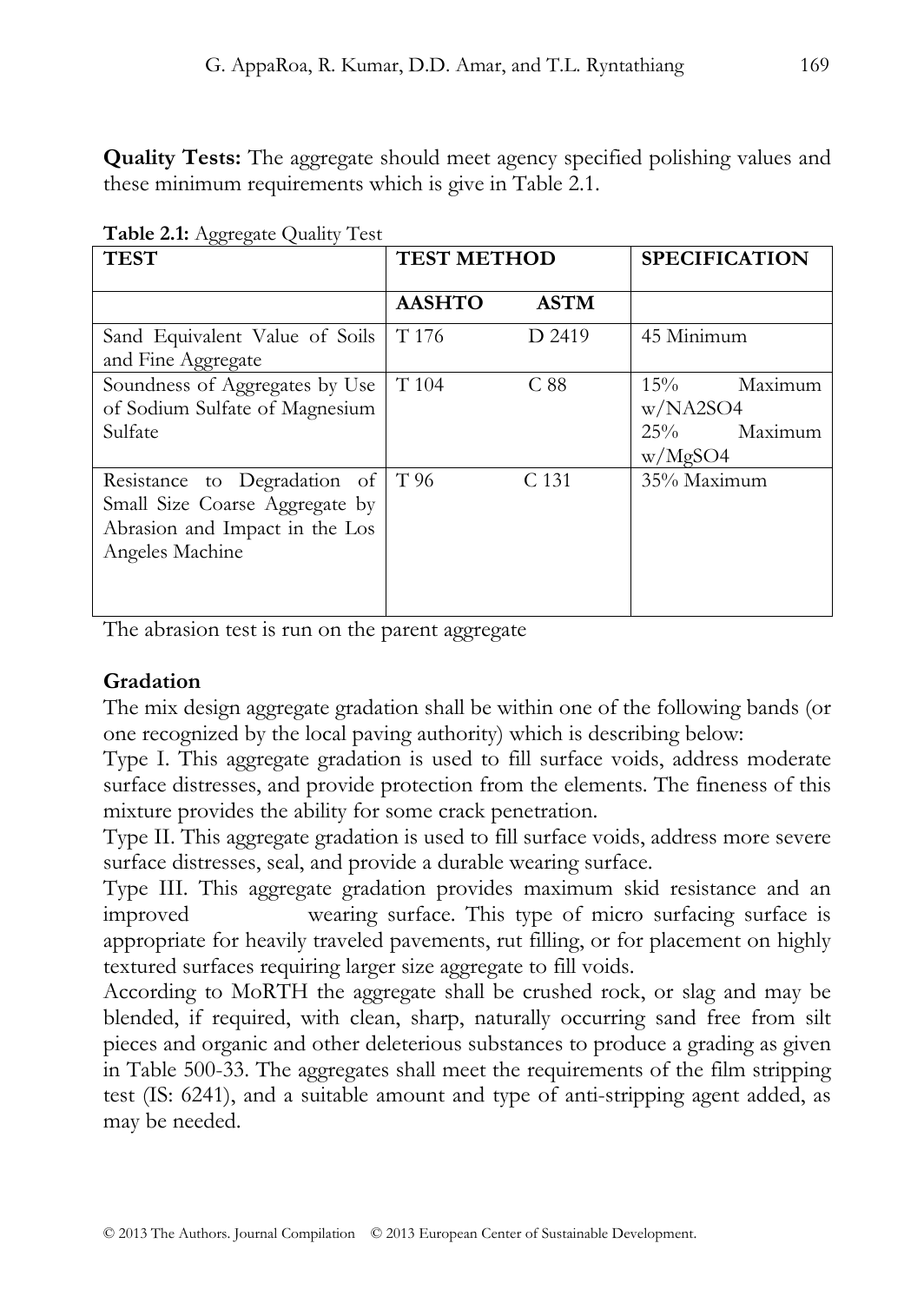### **2.1.3 Mineral Filler**

Mineral filler may be used to improve mixture consistency and to adjust mixture breaking and curing properties. Portland cement, hydrated lime, limestone dust, fly ash, or other approved filler meeting the requirements of ASTM D 242 shall be used if required by the mix design. Typical use levels are normally 5 to 15 percent and may be considered part of the aggregate gradation.

According to MoRTH, It is usual to use ordinary Portland cement, hydrated lime or other additives to control consistency, mix segregation and setting rate. The proportion of the additive should not normally exceed 2% by weight of dry aggregates.

## **2.1.4 Water**

The water shall be free of harmful salts and contaminants. If the quality of the water is in question, it should be submitted to the laboratory with the other raw materials for the mix design.

According to MoRTH, 2005 Water shall be of such quality that the bitumen will not separate from the emulsion before the slurry seal is in place.

The pH of the water must lie in the range 4 to 7, and if the total dissolved solids in the water amount to more than 500 ppm, the Engineer may reject it, or order the Contractor to conduct a trial emulsion mix to demonstrate that it does not cause early separation.

### **2.1.5Additives**

Additives may be used to accelerate or retard the break/set of the slurry seal. Appropriate additives, and their applicable use range, should be approved by the laboratory as part of the mix design.

Additive found in the study:

- Aluminum sulfate crystal
- Ammonium sulfate
- Inorganic salts
- Liquid aluminum sulfate
- Amines
- Anti-stripping agents

#### **2.2 Mixing process of micro-surface mix:**

The mix of micro-surface can be prepared at site or field; it depends mainly on the availability of material and transportation facility. The mixing procedure should follow which is obtained in laboratory. There are following type of mixing is given below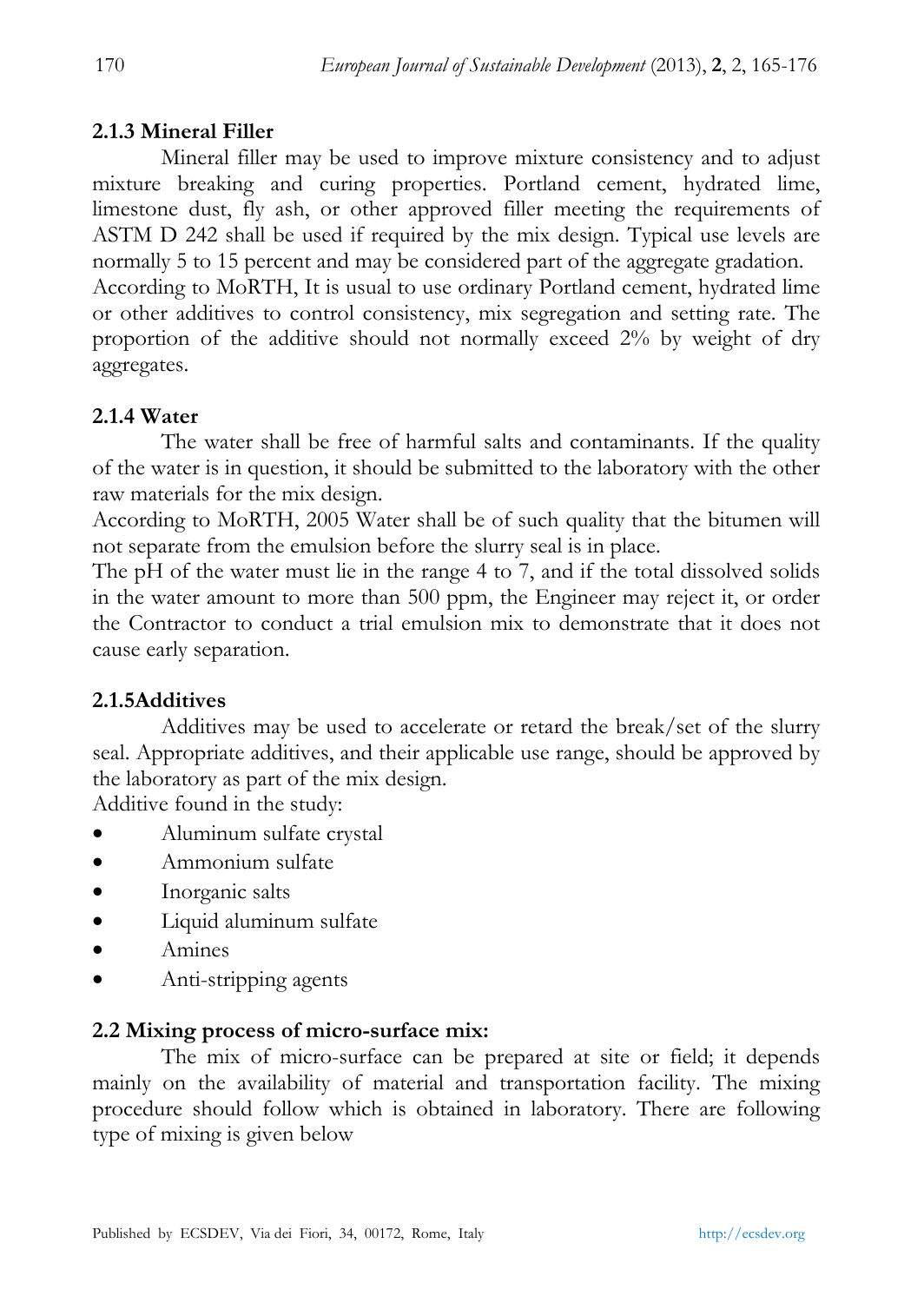- Batch mixing
- Continuous mixing
- Hand mixing

#### **2.3. Mixing procedure:**

Take the required gradation of aggregate, mix the water according to the surface area of aggregate in fine and course aggregate separately. After 10 minute put aggregate in the pre wet concrete drum, batch wise and mix emulsion in required proportion after that mix the cement when aggregate and emulsion mix properly and add left emulsion and mix it. The mixing time depends on the breaking time of emulsion which is given below.

### **2.4. Laying procedure**

- Use rope to ensure straight edges & cover thickness
- Use squeegee to spread
- Drag hessian burlap for smooth finish
- Only open to traffic once dry  $(\pm 4 \text{ hours})$

The breaking time of emulsion depend on the emulsion temperature which is given in



*FIGURE 1 Relationship between temperature and emulsion breaking time (ISSA 2010a).*  Figure 1 so the mix starts braking after this time.

### **3. Results and discussion: Environmental Impact:**

Pavement preservation is inherently green owing to its focus on conserving energy and raw materials, and reducing greenhouse gases by keeping good roads good (Chehovitz and Galehouse,2010).Microsurfacing's environmental footprint is lower than most common pavement preservation and maintenance treatments (Takamura et al. 2001). Figure 2 is from a study on the environmental impact of several commonly used pavement preservation and maintenance treatments.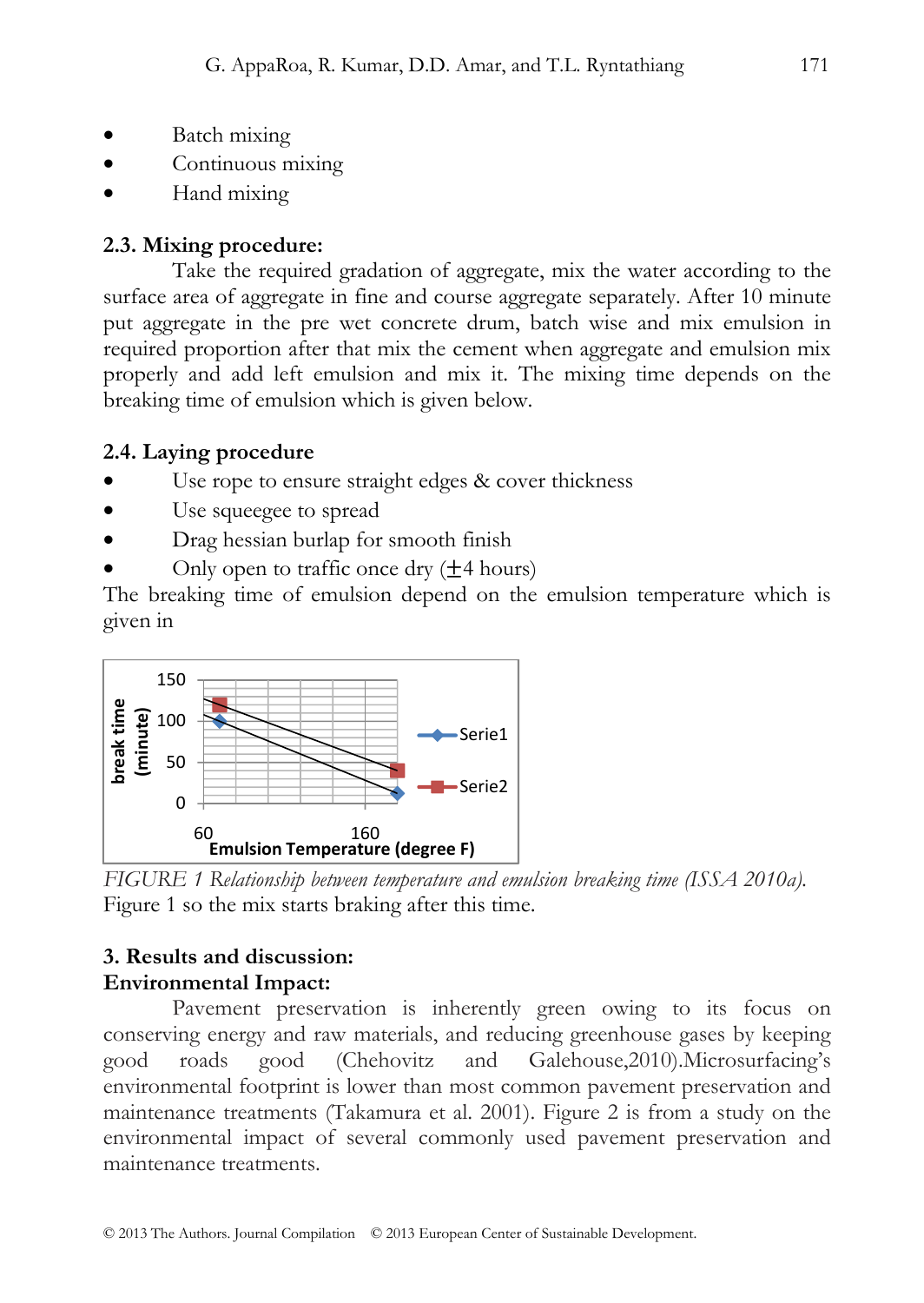The study developed "eco-efficiency" indices for the five categories shown in the figure and found that Microsurfacing had a substantially lower environmental footprint than the other options (Takamura et al. 2001). This study does not include the reduced greenhouse gas emissions resulting from Microsurfacing's ability to greatly reduce traffic delays in work zones (Johnson et al. 2007). Additionally, the "risk potential" and "health effects" categories did not include the reduction in work zone



FIGURE 2: Microsurfacing environmental footprint compared with two types of pavement *preservation overlays (Takamura et al. 2001)* 

accident risk inherent to microsurfacing (Erwin and Tighe 2008). Therefore, Microsurfacing's "true" footprint may be even smaller in relation to hot-mix asphalt options for pavement preservation and maintenance programs. When looking at options to address pavement preservation and maintenance issues, the engineer can use the environmental and safety benefits of Microsurfacing as possible justification to offset any marginal increase in construction cost versus other alternatives.

Figure 3 illustrates the output from that study (Takamura et al. 2001) and provides greater detail with respect to the greenhouse gas emissions, as well as information on raw material consumption. Both studies merely constructed asimplified snapshot of the comparative environmental impact of Microsurfacing. Neither included the impact of work zone delays nor the life safety benefits accrued from Microsurfacing owing to its ability to minimize the duration of work zone delays and increased congestion during pavement maintenance operations.

Dorchies (2008) performed several comparisons for different structure pavement sections and determine that for different structure yielding the same structure performance, energy and generate greenhouse gasses (GHG)emission can vary as much 80%.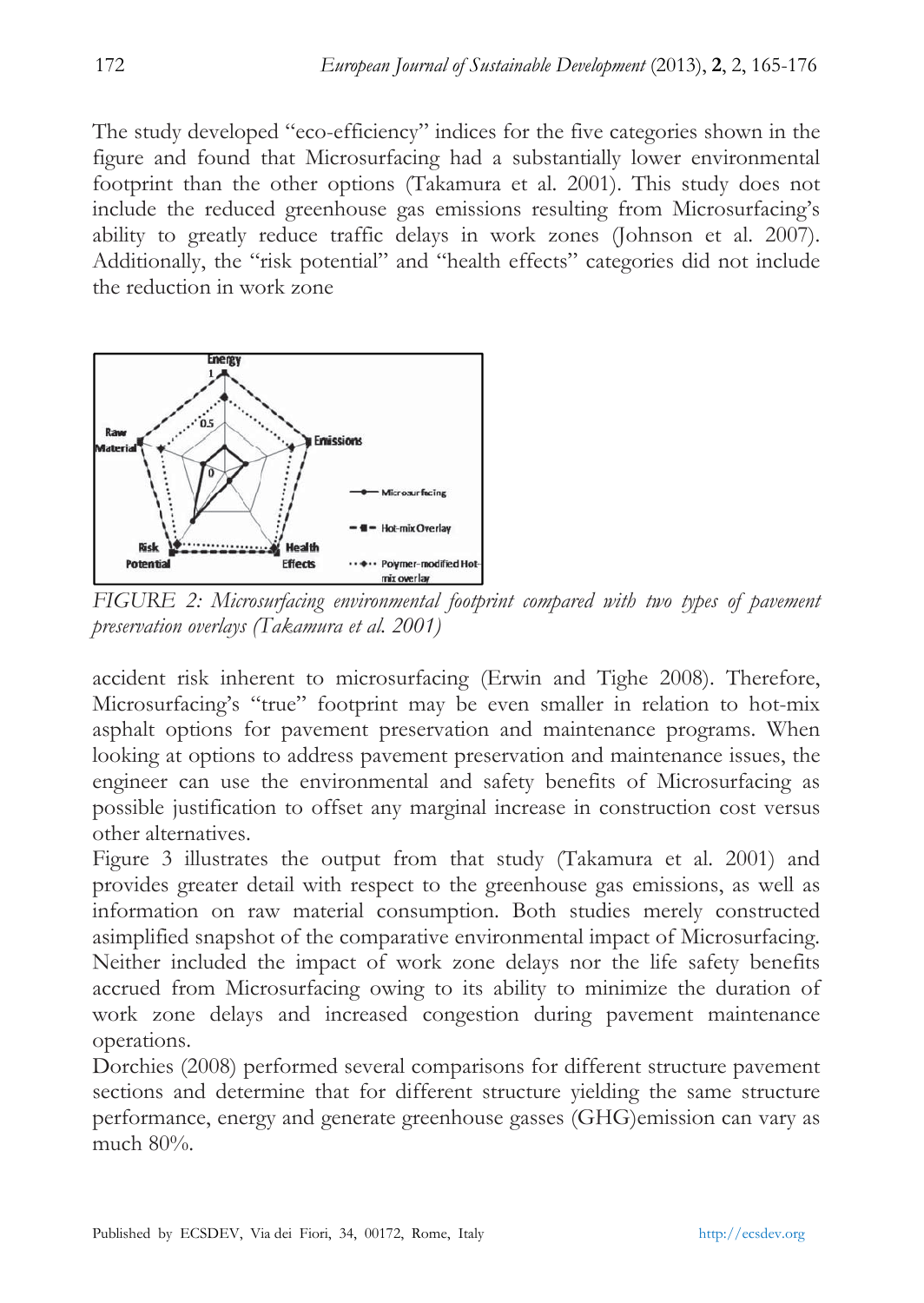

• 1-Energy, 2-CO2, 3-NO2, 4-Ozone and 5-Raw Material

*FIGURE 3 comparative environmental impacts of three pavement preservation and maintenance treatments (adapted using data from takamuraet al.2001)* 

## **Recycling of pavements**

Recycling of pavements is one such methodology which countries like USA, UK etc. are using from over 30 years. In United States of America,



*Figure 4: Products Recycled in USA (Asphalt Alliance)* 

products such as aluminum, plastic, paper, glass etc. are recycled but asphalt pavement is the product which is widely recycled (Asphalt Alliance). Various products which are recycled in United States of America and their percentages for the year 2010 are shown in Figure 4. It can be easily concluded that clear winner in recycling is asphalt pavement.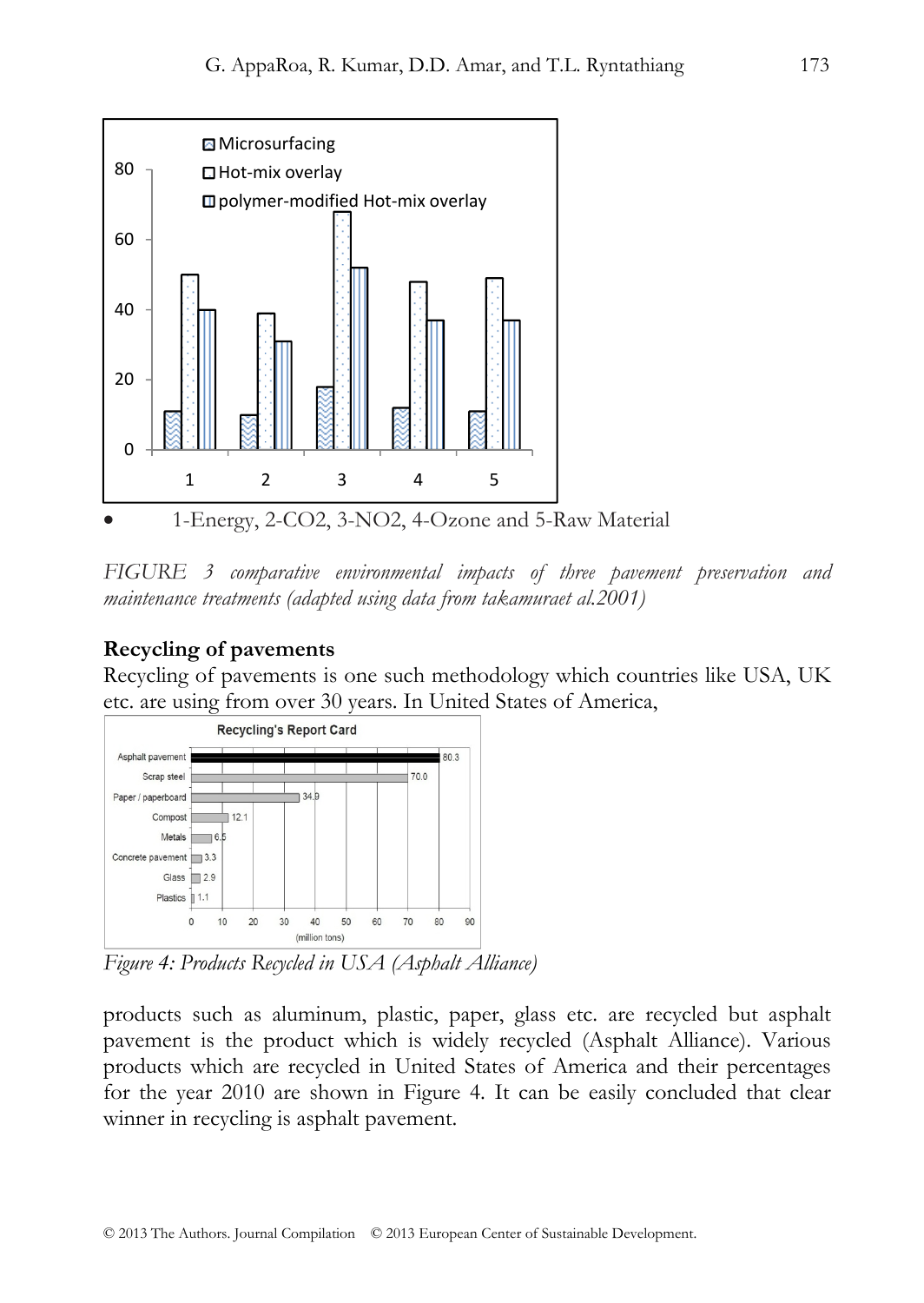The Federal Highway Administration reports that, out of 91 million metric tons of asphalt pavement 73 million metric tons are recycled i.e. an amount of 80% asphalt pavements are recycled in USA. The recycled material is used in rehabilitation projects, road widening projects, construction of embankments & shoulders etc. Performance aspects of the recycled pavement also indicate that, recycled pavements perform equal to or better than the conventional mixes (Recycling Guidelines, 1997). All these statistics show a successful implementation of the recycling of pavements in USA.

The main reason behind the successful implementation of recycling is its benefits over the conventional methods. Two of the most highlighted benefits are the cost savings and preservation of the environment. These benefits prove to be significant because the Government wants to conserve budgets in every possible situation and presently the whole world is giving special attention to the environment by focusing on the 'Green Technology.' Adoption of recycling of pavements results in the savings of around \$35-\$80 per ton. So, if an amount of 15 ton is recycled per week, then cost savings of around \$30,000-\$60,000 can be achieved (Asphalt Alliance). This is significant amount of saving and if such a saving is achieved in India, much stress on the economy can be relieved by reducing the budgets allotted to the road development projects.

Hence, it can be concluded that recycling of pavements is an efficient solution for construction and maintenance of roads which offers enormous benefits like cost savings, preservation of virgin materials, preservation of environment etc. Hence, it is an open alternative for implementation on Indian roads to save the construction costs as well as sustain the sources of raw materials. If recycling of pavements is to be implemented in India, firstly current Ministry of Road Transport & Highways (MORTH) specifications for road & bridge works 2001, have to be updated to include specifications for recycling of pavements.

Recycling of pavements offers various advantages over the conventional methods of construction. Some of the advantages are mentioned below.

**Reduction in cost of construction:** The construction cost of a bituminous pavement can be significantly reduced if recycling is adopted. As this methodology uses RAP to produce new materials, the requirement of new material gets reduced. Thus, material costs can be reduced.

• **Preservation of virgin aggregates & binder:** Road construction projects have increased the material requirement and now days it has become difficult to find good quality of aggregates for road construction. Recycling of pavements offers use of existing material, thus sustaining the virgin aggregate sources. Also, virgin bitumen can be saved using recycling which is more advantageous as it is a petroleum product.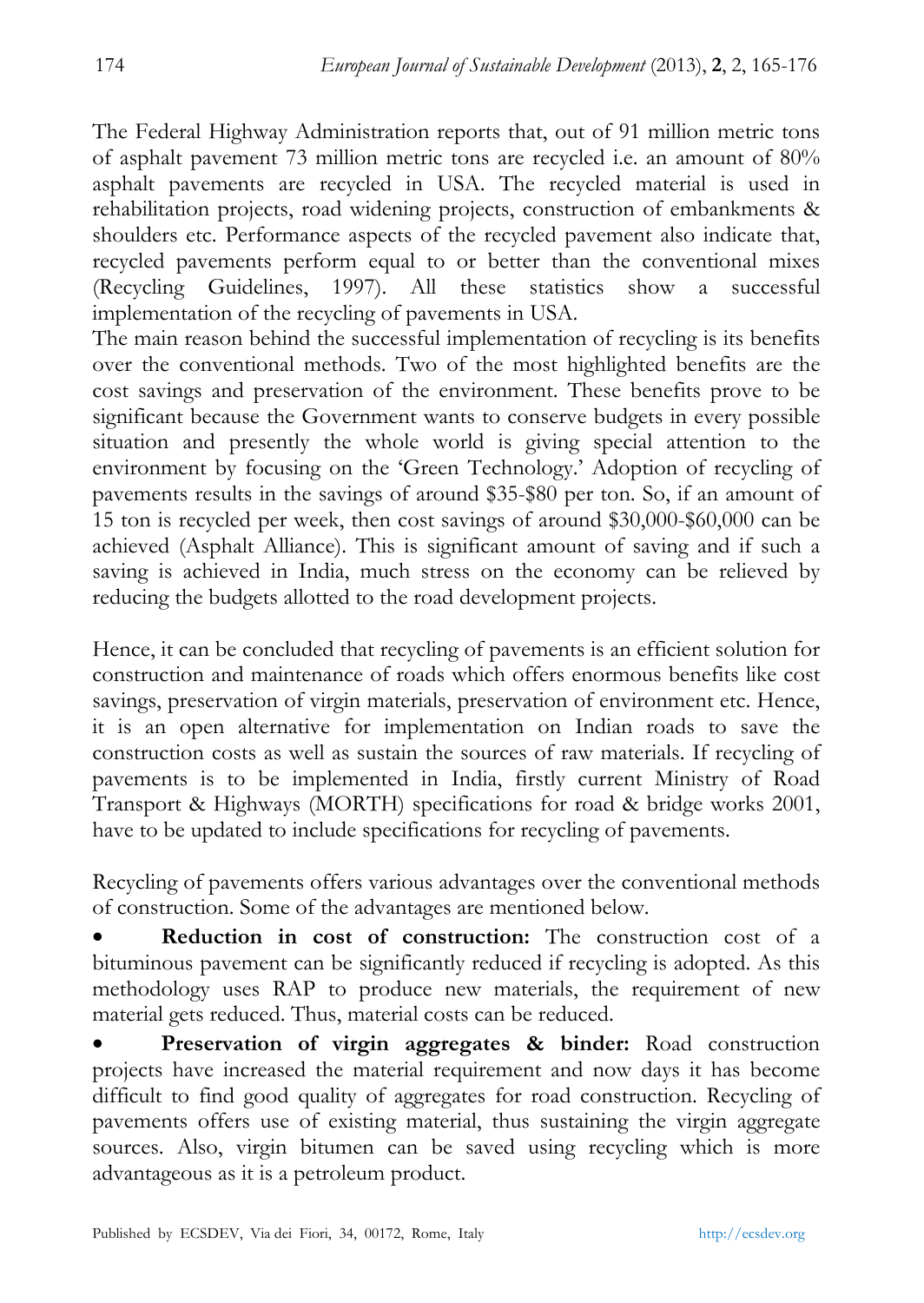• **Preservation of pavement geometrics:** The conventional rehabilitation technique is to overlay an existing pavement. This overlay increases the pavement thickness extensively causing a problem for pavement geometry and especially pavement drainage. Also in case of urban areas, the increased pavement thicknesses cause problems to the side-walks and also to the adjacent properties like houses, buildings, shops etc. Pavement recycling, if adopted, can sustain the thickness of a pavement to avoid such problems.

Preservation of the environment: Pavement recycling can be implemented at ambient temperatures with the use of bitumen emulsion and cutback reducing the emissions and fuel consumption. Also, it can be implemented on site itself which eliminates the transportation of materials and in turn reduces the fuel consumption. Hence, recycling methodology preserves the environment and conserves energy.

## **Conclusion**

The development of a new process or product requires substantial research and development before a sufficient level of reliability is achieved to enable implementation on a large scale.

Microsurfacing is a pavement preservation and maintenance tool with very few technical or operational limitations.

One tonne of HMA produce about 5.25 kg of carbon which can stop by implementing the Microsurfacing.

For the production of aggregate, GHG emission range is  $2.5t010 \text{ kgCO}_2/t$  and for asphalt it is 221kg  $CO<sub>2</sub>/t$ .

Microsurfacing environmental footprint compared with Hot-mix Overlay and Polymer-modified Hot-mix Overlay is less.

Yielding of greenhouse gasses for the same structure performance, energy and generate greenhouse gasses (GHG) emission can vary as much 80%.

Recycling of pavements offers various advantages over the conventional methods of construction (Hot-mix overlay) so it should be implement in Indian road construction.

To minimize energy use and GHG over the life of a pavement, all preservation treatment can be done by microsurfacing.

**Acknowledgement:** All authors are grateful to thank to the management of Indian Institute of Technology, Guwahati for giving all facilities.